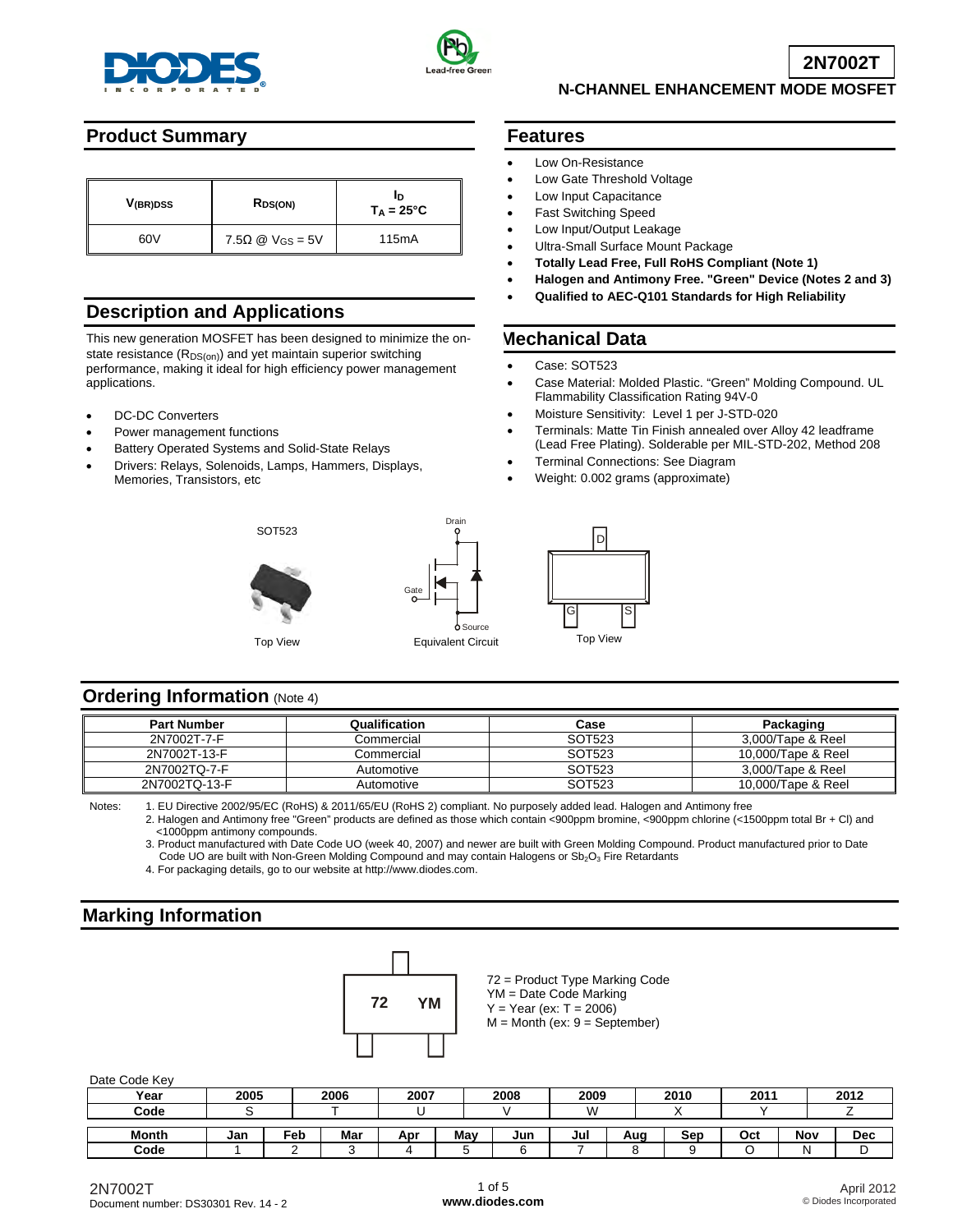

# **Maximum Ratings** @T<sub>A</sub> = 25°C unless otherwise specified

|                                             | <b>Characteristic</b>                      | Symbol                 | Value            | <b>Units</b> |
|---------------------------------------------|--------------------------------------------|------------------------|------------------|--------------|
| Drain-Source Voltage                        |                                            | <b>V<sub>DSS</sub></b> | 60               |              |
| Drain-Gate Voltage $R_{GS} \le 1.0 M\Omega$ |                                            | V <sub>DGR</sub>       | 60               |              |
| Gate-Source Voltage                         | Continuous<br>Pulsed                       | VGSS                   | ±20<br>±40       |              |
| Drain Current (Note 5)                      | Continuous<br>Continuous @ 100°C<br>Pulsed | םו                     | 115<br>73<br>800 | mA           |

## **Thermal Characteristics** @TA = 25°C unless otherwise specified

| Characteristic                          | Svmbol    | Value           | Units  |
|-----------------------------------------|-----------|-----------------|--------|
| Total Power Dissipation (Note 5)        |           | 150             | mW     |
| Thermal Resistance, Junction to Ambient | $R_{AJA}$ | 833             | °C/W   |
| Operating and Storage Temperature Range | I STG     | $-55$ to $+150$ | $\sim$ |

## **Electrical Characteristics** @TA = 25°C unless otherwise specified

| Characteristic                            |                                                   |                           | Min | Typ | Max        | Unit     | <b>Test Condition</b>                                           |
|-------------------------------------------|---------------------------------------------------|---------------------------|-----|-----|------------|----------|-----------------------------------------------------------------|
| <b>OFF CHARACTERISTICS (Note 6)</b>       |                                                   | Symbol                    |     |     |            |          |                                                                 |
| Drain-Source Breakdown Voltage            |                                                   | <b>BV</b> <sub>DSS</sub>  | 60  |     |            | V        | $V_{GS} = 0V$ , $I_D = 10 \mu A$                                |
| Zero Gate Voltage Drain Current           | @ $T_C = 25^{\circ}C$<br>@ T <sub>C</sub> = 125°C | <b>I</b> <sub>DSS</sub>   |     |     | 1.0<br>500 | μA       | $V_{DS}$ = 60V, $V_{GS}$ = 0V                                   |
| Gate-Body Leakage                         |                                                   | IGSS                      |     |     | ±10        | nA       | $V_{GS} = \pm 20V$ , $V_{DS} = 0V$                              |
| <b>ON CHARACTERISTICS (Note 6)</b>        |                                                   |                           |     |     |            |          |                                                                 |
| Gate Threshold Voltage                    |                                                   | $V$ GS $(\underline{th})$ | 1.0 |     | 2.0        | V        | $V_{DS} = V_{GS}$ , $I_D = 250 \mu A$                           |
| lStatic Drain-Source On-Resistance        | @ T <sub>i</sub> = 25 °C                          |                           |     | 2.0 | 7.5        | $\Omega$ | $V_{GS} = 5.0 V$ , $I_D = 0.05 A$                               |
|                                           | @ T <sub>i</sub> = 125°C                          | $R_{DS(ON)}$              |     | 4.4 | 13.5       |          | $V_{GS} = 10V$ , $I_D = 0.5A$                                   |
| <b>On-State Drain Current</b>             |                                                   | $I_{D(ON)}$               | 0.5 | 1.0 |            | A        | $V_{GS}$ = 10V, $V_{DS}$ = 7.5V                                 |
| Forward Transconductance                  |                                                   | <b>GFS</b>                | 80  |     |            | mS       | $V_{DS}$ =10V, $I_D$ = 0.2A                                     |
| <b>DYNAMIC CHARACTERISTICS (Note 7)</b>   |                                                   |                           |     |     |            |          |                                                                 |
| Input Capacitance                         |                                                   | $C_{iss}$                 |     | 22  | 50         | pF       |                                                                 |
| Output Capacitance                        |                                                   | $C_{\rm oss}$             |     | 11  | 25         | pF       | $V_{DS}$ = 25V, $V_{GS}$ = 0V, f = 1.0MHz                       |
| Reverse Transfer Capacitance              |                                                   | C <sub>rss</sub>          |     | 2.0 | 5.0        | рF       |                                                                 |
| <b>SWITCHING CHARACTERISTICS (Note 7)</b> |                                                   |                           |     |     |            |          |                                                                 |
| Turn-On Delay Time                        |                                                   | t <sub>D</sub> (ON)       |     | 7.0 | 20         | ns       | $V_{DD} = 30V$ , $I_D = 0.2A$ ,                                 |
| Turn-Off Delay Time                       |                                                   | tp(OFF)                   |     | 11  | 20         | ns       | $R_L$ = 150 $\Omega$ , $V_{GEN}$ = 10V, $R_{GEN}$ = 25 $\Omega$ |

Notes: 5. Device mounted on FR-4 PC board, with minimum recommended pad layout, single sided.

6 .Short duration pulse test used to minimize self-heating effect.

7. Guaranteed by design. Not subject to production testing.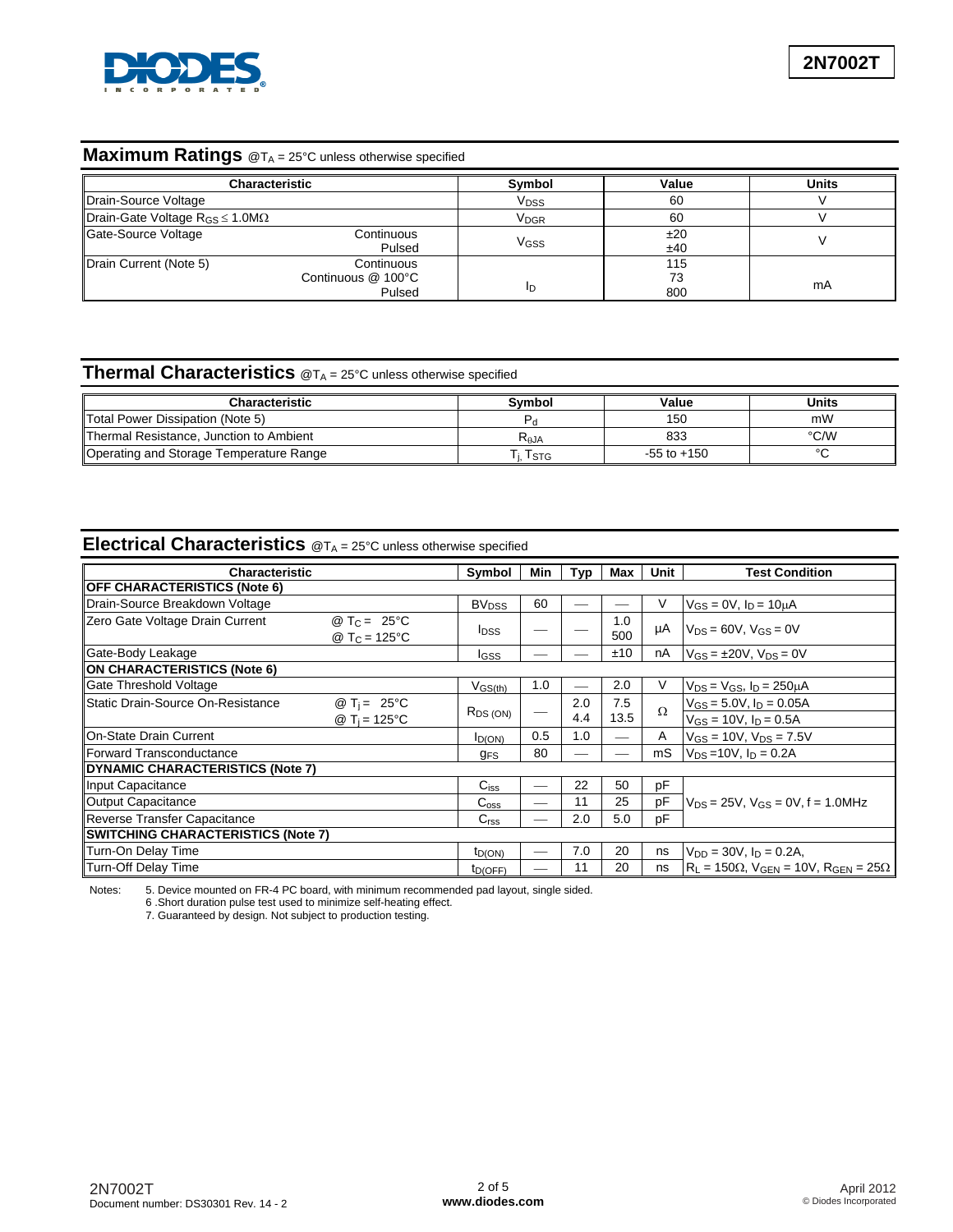

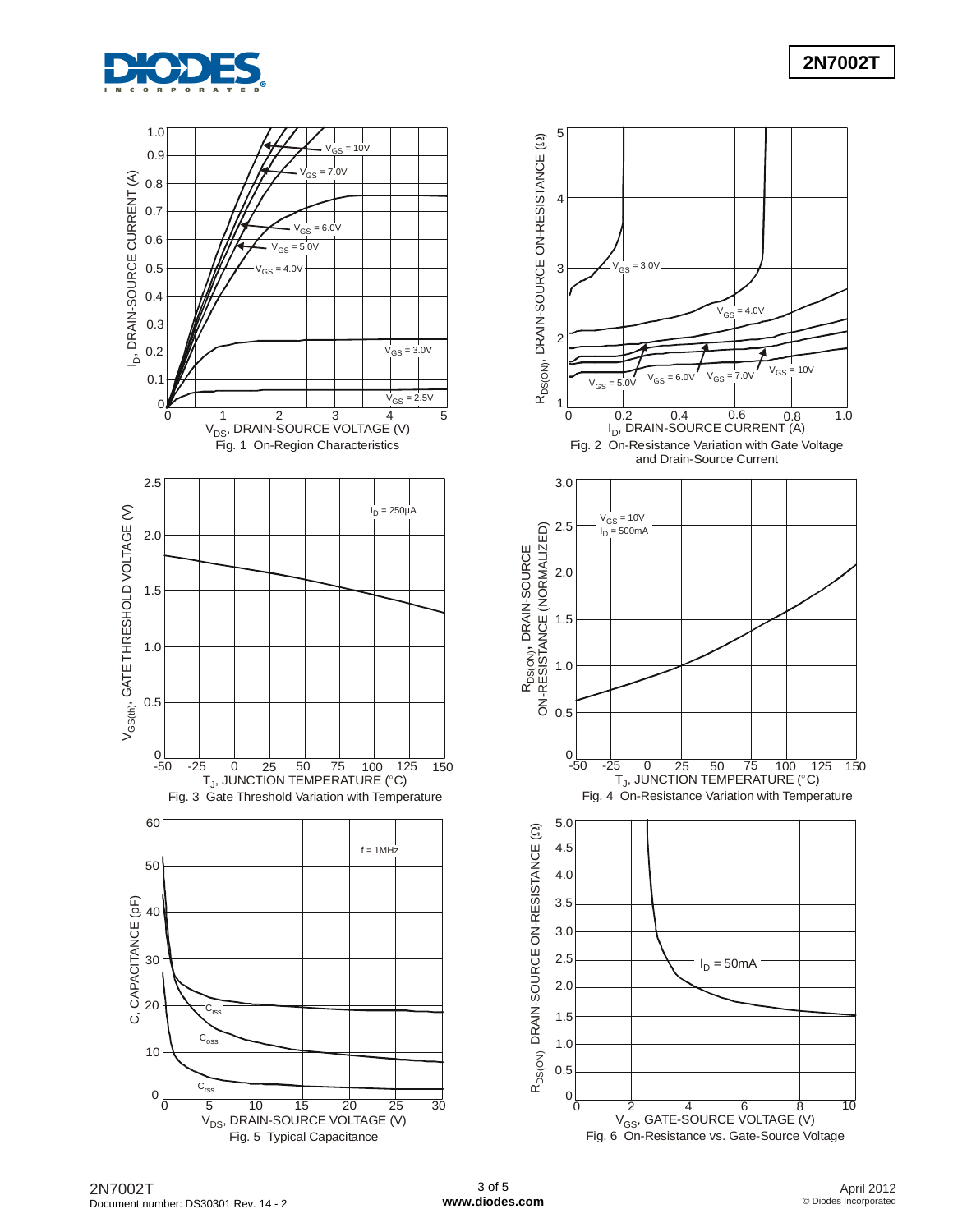

# **Package Outline Dimensions**



| <b>SOT523</b>     |      |      |      |  |  |  |
|-------------------|------|------|------|--|--|--|
| Dim               | Min  | Max  | Typ  |  |  |  |
| A                 | 0.15 | 0.30 | 0.22 |  |  |  |
| в                 | 0.75 | 0.85 | 0.80 |  |  |  |
| C                 | 1.45 | 1.75 | 1.60 |  |  |  |
| D                 |      |      | 0.50 |  |  |  |
| G                 | 0.90 | 1.10 | 1.00 |  |  |  |
| н                 | 1.50 | 1.70 | 1.60 |  |  |  |
| J                 | 0.00 | 0.10 | 0.05 |  |  |  |
| Κ                 | 0.60 | 0.80 | 0.75 |  |  |  |
| L                 | 0.10 | 0.30 | 0.22 |  |  |  |
| M                 | 0.10 | 0.20 | 0.12 |  |  |  |
| N                 | 0.45 | 0.65 | 0.50 |  |  |  |
| α                 | n۰   | R۰   |      |  |  |  |
| <b>Dimensions</b> |      |      |      |  |  |  |

# **Suggested Pad Layout**



| <b>Dimensions</b> | Value (in mm) |
|-------------------|---------------|
|                   | 1.8           |
|                   | 0.4           |
|                   | 0.51          |
|                   | 1.3           |
| F.                |               |